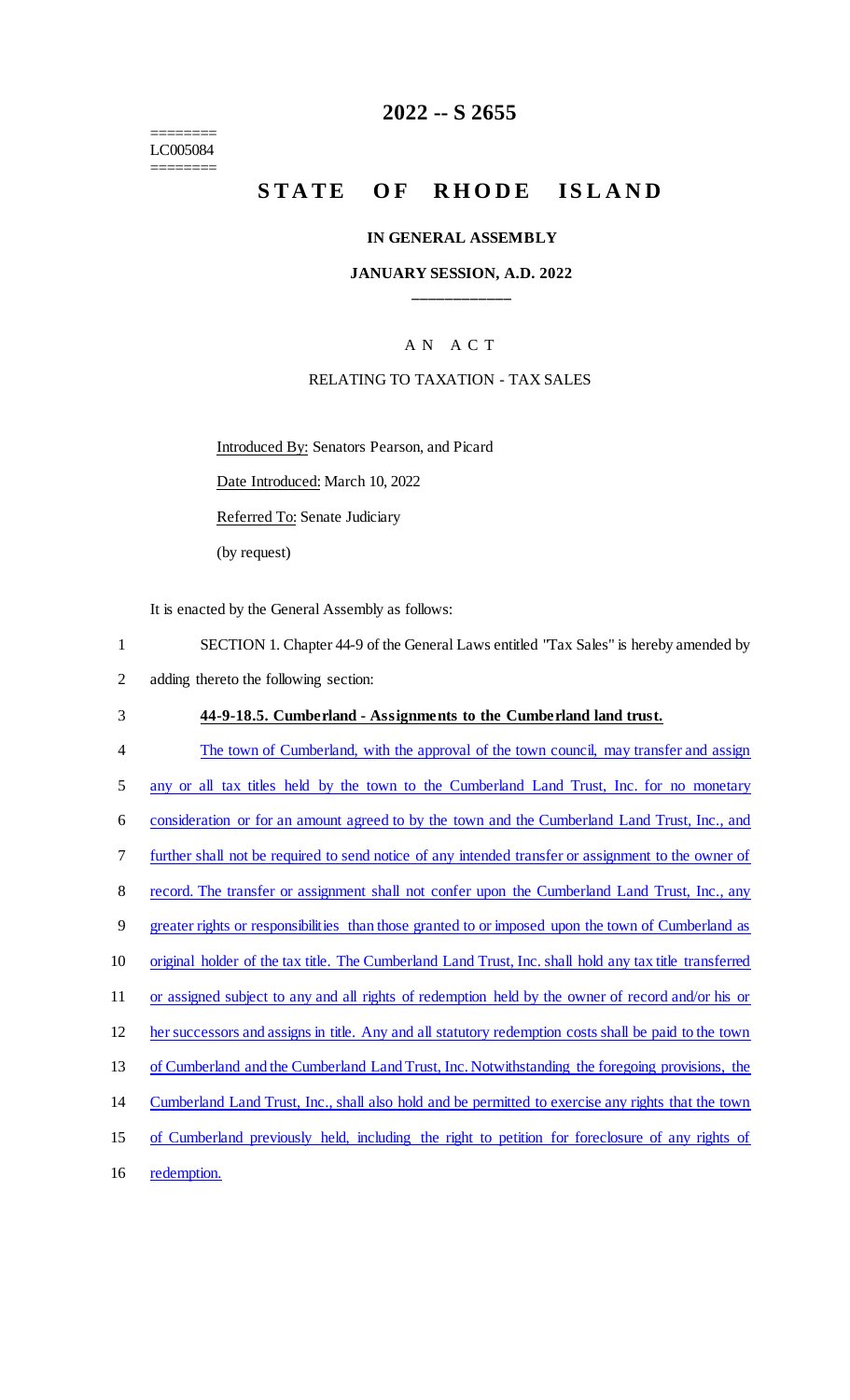1 SECTION 2. This act shall take effect upon passage.

======== LC005084 ========